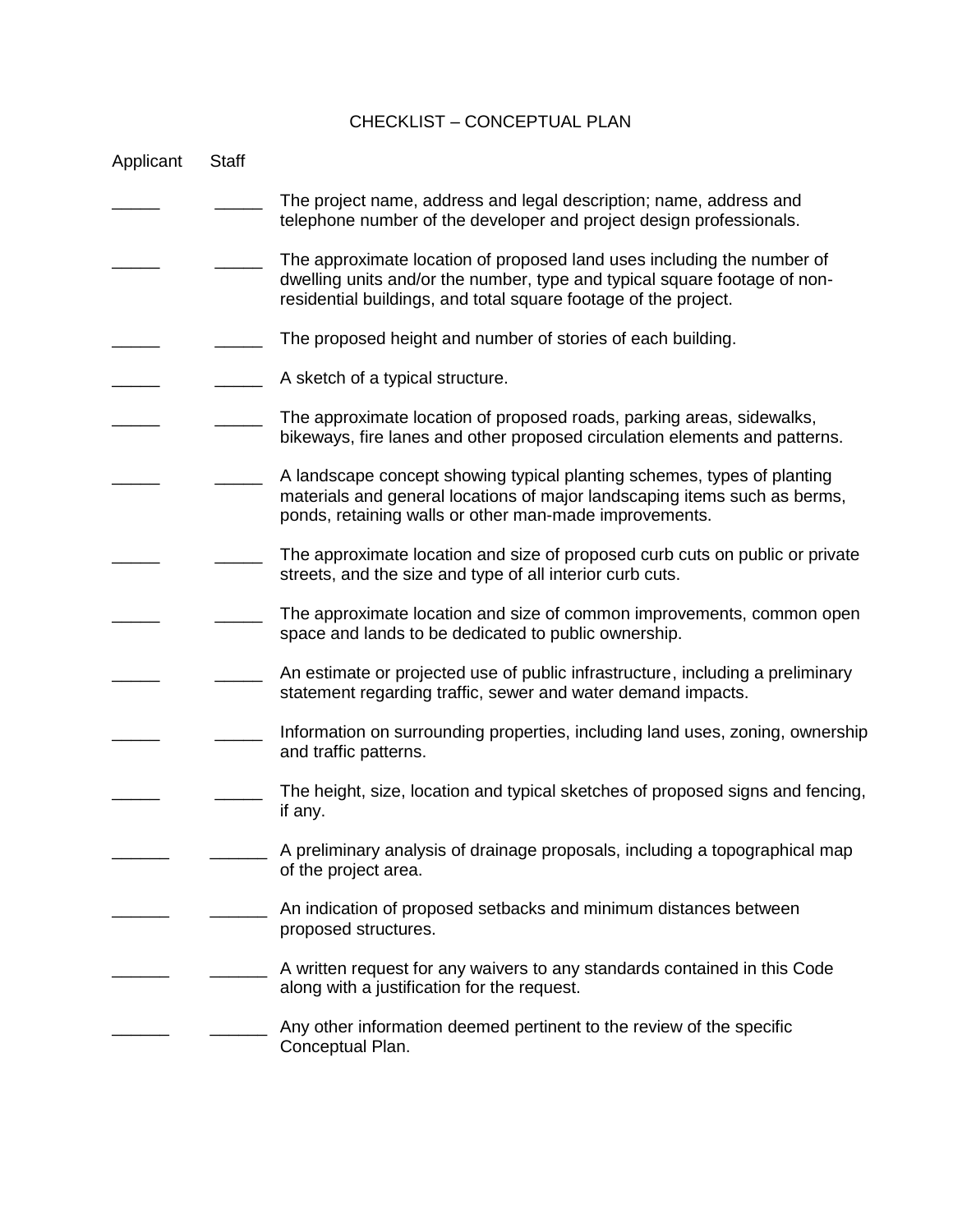## CHECKLIST – SITE PLAN/CONDITIONAL USE APPLICATION

The Land Development Code specifies procedures for Minor and Major Site Plan Amendments as well as new site plans. Please schedule an appointment with Staff to determine if you meet the amendment criteria prior to preparing your application. Staff will be able to determine if your proposal qualifies as an amendment. In addition, Staff can then advise you regarding the number of site plan drawings that will need to be submitted for review purposes. Generally, a new site plan and a major amendment will require a submittal of three (3) full size copies and eight (8) 18" x 24" copies of the proposed site plan. Please call 878-6950 if you have any questions.

| Applicant | <b>Staff</b> |                                                                                                                                                                                         |
|-----------|--------------|-----------------------------------------------------------------------------------------------------------------------------------------------------------------------------------------|
|           |              | Site plan, drawn to scale including a north arrow, certified by licensed<br>Vermont professional.                                                                                       |
|           |              | Vicinity map. Specify adjoining land use/zoning.                                                                                                                                        |
|           |              | Name, address, phone # of developer and all professionals working on the<br>project                                                                                                     |
|           |              | Survey prepared by certified land surveyor showing existing or proposed<br>rights of way and easements.                                                                                 |
|           |              | Total land area and location. Size, height, and number of stories of existing<br>and proposed structures and distance to property lines                                                 |
|           |              | Location and dimensions of existing and proposed easements, streets,<br>driveways and infrastructure.                                                                                   |
|           |              | Description of proposed use and floor areas of all structures, and parking and<br>loading calculations. All parking spaces shall be clearly indicated on the plan<br>(See section 703). |
|           |              | Location and specifications for a bike path.                                                                                                                                            |
|           |              | Topographic map with final ground contours at 2' intervals as if staff<br>determined that such information is necessary.                                                                |
|           |              | Existing natural features including wetlands, rock outcroppings, excessive<br>slope and tree groupings.                                                                                 |
|           |              | Professional landscape plan including the type, size, quantify, and location of<br>plant materials, existing and proposed (see Sections 719 and 708).                                   |
|           |              | Lighting plan with specifications (See section 704).                                                                                                                                    |
|           |              | Impact analysis including traffic generation and impact on public and/or<br>private infrastructure.                                                                                     |